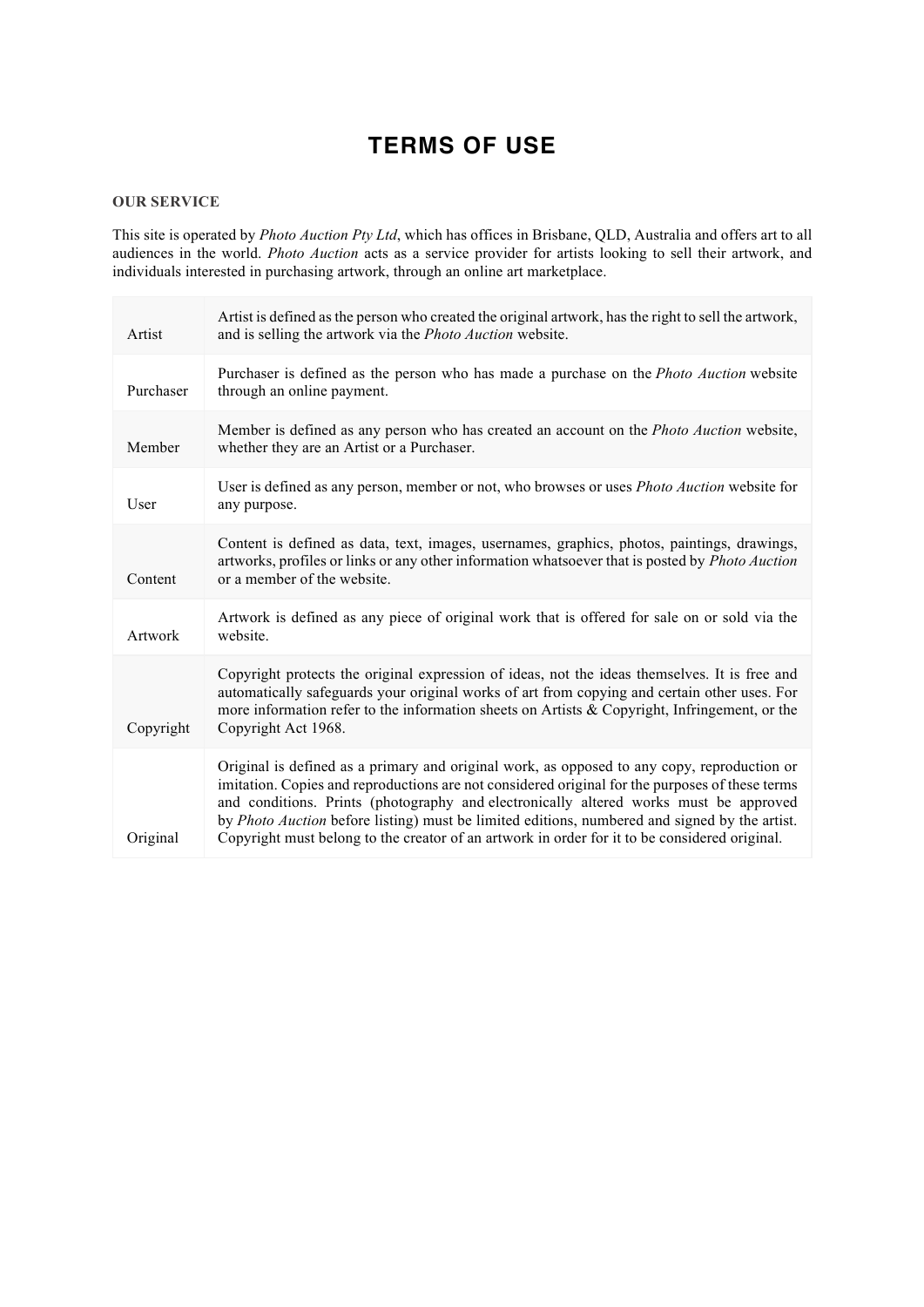| Service<br>Region:            | <i>Photo Auction</i> services and ships within the Australian community and destinations in<br>overseas.                                                                                                                                                                                                                                                                                                                                                                                                                                                                                                                                                                                                                                                                                                                                                                                                                                                                                                                                                                                                                                                                                                                                                                                                                                                                                                                                                                                                                                                            |
|-------------------------------|---------------------------------------------------------------------------------------------------------------------------------------------------------------------------------------------------------------------------------------------------------------------------------------------------------------------------------------------------------------------------------------------------------------------------------------------------------------------------------------------------------------------------------------------------------------------------------------------------------------------------------------------------------------------------------------------------------------------------------------------------------------------------------------------------------------------------------------------------------------------------------------------------------------------------------------------------------------------------------------------------------------------------------------------------------------------------------------------------------------------------------------------------------------------------------------------------------------------------------------------------------------------------------------------------------------------------------------------------------------------------------------------------------------------------------------------------------------------------------------------------------------------------------------------------------------------|
| Age<br>and<br>Responsibility: | The user represents and warrants that they are of sufficient legal age to use the Photo<br><i>Auction</i> website and to create binding legal obligations for any liability they may incur<br>as a result of the use of the <i>Photo Auction</i> website. The user agrees to be responsible for<br>all of their use of the <i>Photo Auction</i> website (as well as for use of their username and<br>password(s) by others, including without limitation, minors living with them). The user<br>agrees to supervise all usage by minors of the website under their name or account.                                                                                                                                                                                                                                                                                                                                                                                                                                                                                                                                                                                                                                                                                                                                                                                                                                                                                                                                                                                 |
| Unauthorised<br>Use:          | The Photo Auction website must not be used for any illegal or unauthorised purpose.<br>The Photo Auction website must not be hacked and/or any adaptations made to any<br>aspect of the website. Posting of advertisements or links to any other websites, including<br>but not limited to social networking sites, is not allowed without express written<br>permission from Photo Auction.                                                                                                                                                                                                                                                                                                                                                                                                                                                                                                                                                                                                                                                                                                                                                                                                                                                                                                                                                                                                                                                                                                                                                                        |
| Acceptable<br>Content:        | <i>Photo Auction</i> aims to promote hand-made, original artworks and only allows digitised<br>or electronically produced or enhanced mediums, such as photographs or other works<br>created and/or modified by a computer, on a discretionary basis. Artworks may include<br>drawings, textiles, watercolours, paintings, mixed media, ink works, prints, etc.<br>If artworks are framed, they must be packaged extremely carefully and labelled<br>as fragile. Artworks must be unique or sold as one in a series of limited edition artworks<br>and clearly titled.                                                                                                                                                                                                                                                                                                                                                                                                                                                                                                                                                                                                                                                                                                                                                                                                                                                                                                                                                                                              |
|                               | Users posting content on the <i>Photo Auction</i> site must not infringe any copyright and/or<br>intellectual property rights of any person, entity, organization, trademark or other. Users<br>must not misrepresent content, including artwork for sale, in the picturing and<br>description of that content. Photo Auction does not accept content that is obscene in any<br>way, pornographic, indecent, inflammatory, defamatory or racist to any person or group<br>of people. Artistic nudes are accepted at the discretion of <i>Photo Auction</i> . The content<br>posted on the <i>Photo Auction</i> website must not be fraudulent or illegal in any manner nor<br>contain Trojan horses, worms, viruses, or any other programming that may interfere,<br>disrupt or corrupt the smooth operations of the entire <i>Photo Auction</i> website, including<br>all databases. Photo Auction encourages all users to the site to report any inappropriate<br>content via the Contact Us page. Photo Auction has the right but has no obligation, to<br>remove any content posted at its absolute discretion. Photo Auction does not condone<br>the posting of inappropriate content and makes a concerted effort to remove such content<br>as soon as possible. Any unlawful, misrepresented or offensive content posted on the<br>website is the sole responsibility of the user/member that posts such content. Users of<br>the site understand that exposure to inappropriate content may occur and browsing of the<br>website is at the user's own risk. |
|                               | Artists agree to respect <i>Photo Auction</i> marketplace and not attempt to direct traffic away<br>from Photo Auction to make personal contact or sales outside of Photo Auction. This<br>includes not posting information in artist profiles or artwork descriptions which include:                                                                                                                                                                                                                                                                                                                                                                                                                                                                                                                                                                                                                                                                                                                                                                                                                                                                                                                                                                                                                                                                                                                                                                                                                                                                               |
|                               | Personal websites and/or email addresses                                                                                                                                                                                                                                                                                                                                                                                                                                                                                                                                                                                                                                                                                                                                                                                                                                                                                                                                                                                                                                                                                                                                                                                                                                                                                                                                                                                                                                                                                                                            |
|                               | Personal social media accounts on platforms such as Facebook, Instagram,<br>$\bullet$<br>Twitter, Pinterest, Tumblr etc.                                                                                                                                                                                                                                                                                                                                                                                                                                                                                                                                                                                                                                                                                                                                                                                                                                                                                                                                                                                                                                                                                                                                                                                                                                                                                                                                                                                                                                            |
|                               | Mentioning gallery representation and/or other establishments where works can<br>$\bullet$<br>be purchased.                                                                                                                                                                                                                                                                                                                                                                                                                                                                                                                                                                                                                                                                                                                                                                                                                                                                                                                                                                                                                                                                                                                                                                                                                                                                                                                                                                                                                                                         |
| Unacceptable<br>Content:      | Comments intended to encourage direct contact outside of Photo Auction such<br>$\bullet$<br>as "visit my Facebook account or personal website to see more of my artwork".                                                                                                                                                                                                                                                                                                                                                                                                                                                                                                                                                                                                                                                                                                                                                                                                                                                                                                                                                                                                                                                                                                                                                                                                                                                                                                                                                                                           |
|                               |                                                                                                                                                                                                                                                                                                                                                                                                                                                                                                                                                                                                                                                                                                                                                                                                                                                                                                                                                                                                                                                                                                                                                                                                                                                                                                                                                                                                                                                                                                                                                                     |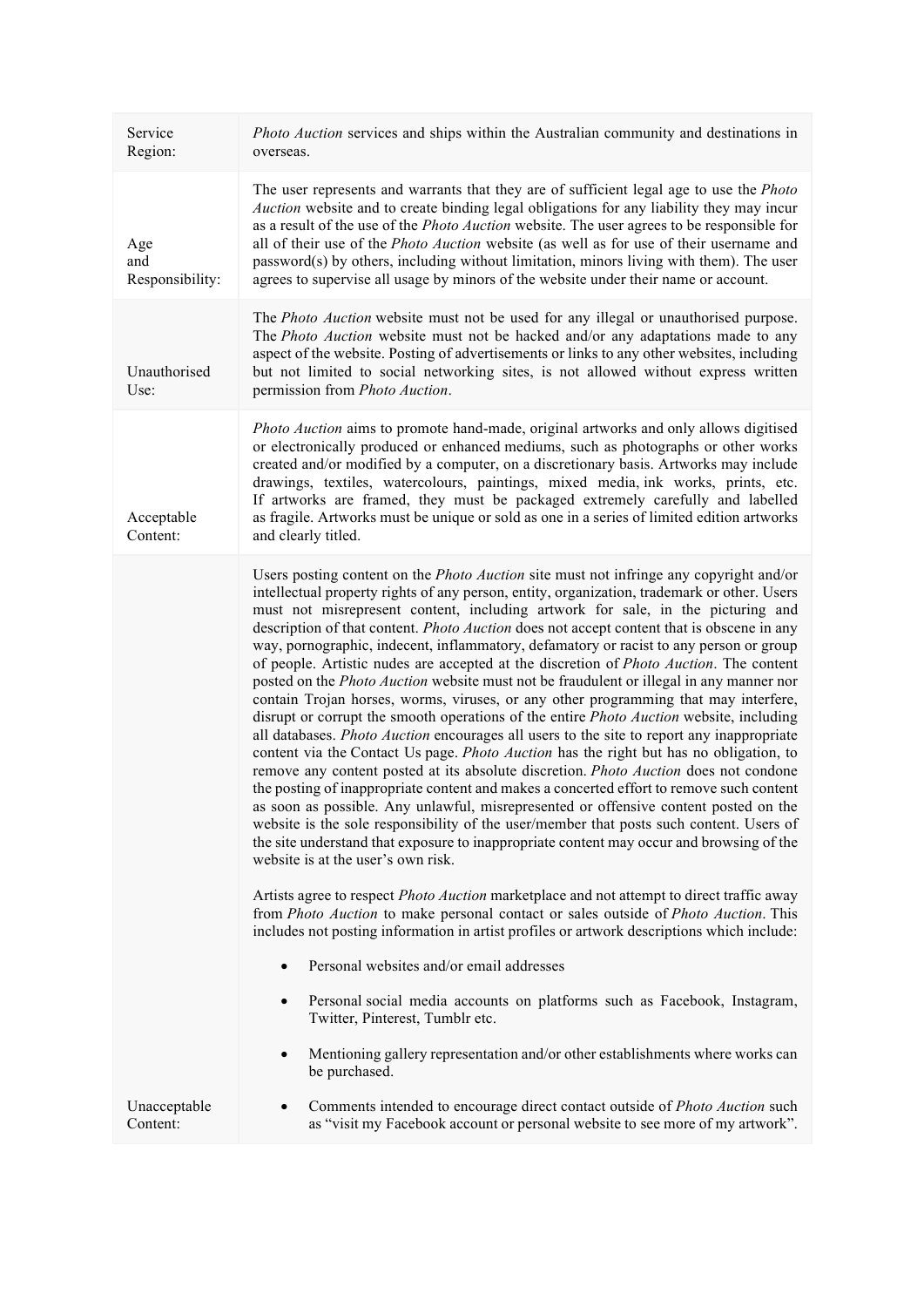|                                               | Watermarks on profile images, cover images or artwork images that are not in<br>the bottom left or right corner of the artwork image and contain more<br>information than the copyright symbol and the artist's first and last name.                                                                                                                                                                                                                                                                                                                                                                                                                                                                                                                                                                                                                                                                                                                                                                                                                                                                                                                                                                                                                                                                                               |
|-----------------------------------------------|------------------------------------------------------------------------------------------------------------------------------------------------------------------------------------------------------------------------------------------------------------------------------------------------------------------------------------------------------------------------------------------------------------------------------------------------------------------------------------------------------------------------------------------------------------------------------------------------------------------------------------------------------------------------------------------------------------------------------------------------------------------------------------------------------------------------------------------------------------------------------------------------------------------------------------------------------------------------------------------------------------------------------------------------------------------------------------------------------------------------------------------------------------------------------------------------------------------------------------------------------------------------------------------------------------------------------------|
| Prices & Sales<br>practice:                   | Prices of artworks shown on the <i>Photo Auction</i> website are set at the discretion of the<br>Artist. By using Photo Auction, Artists are required to complete all sales on Photo<br>Auction which come from a Photo Auction lead. This includes artist to collector<br>introductions, Photo Auction initiated exhibitions and leads to an Artist directly. Best<br>practice for artists who receive direct enquiries is to ask where the potential buyer<br>discovered their artwork. In cases where the buyer advises <i>Photo Auction</i> then the artist<br>should direct the buyer to complete the transaction on Photo Auction.                                                                                                                                                                                                                                                                                                                                                                                                                                                                                                                                                                                                                                                                                           |
| Taxation<br>responsibility:                   | You will at all times be solely responsible for reporting and remitting any tax liabilities<br>arising out of the sale of your art together with any potential interest or penalties that any<br>tax authority may levy as a result of non-compliance. Each party is responsible for their<br>own taxes associated with each transaction and will account for any taxes imposed by<br>governments or governing authorities, and related accounting or audit requirements<br>arising out of, as a result of, incidental to, or in connection with obligations under this<br>agreement. We recommend that you consult with your tax advisor as to the application<br>of taxes for you, as the seller of the art. This may include GST and other transactional<br>taxes. Photo Auction will not collect or pay taxes on your behalf as Photo Auction is<br>merely acting as an agent in facilitating the sale of your product to the customers. You<br>authorize Photo Auction to deduct the base amount (which includes Photo Auction's<br>margin for facilitation services, including tax where applicable) from the sales proceeds<br>for your artwork before distributing your margin (which will include tax where<br>applicable). The amounts distributed to you will be deemed to be inclusive of any taxes,<br>if applicable. |
| Trademark:                                    | The Photo Auction logo is a trademark of Photo Auction. Use of the Photo Auction logo<br>is not authorised without express written permission from <i>Photo Auction</i> .                                                                                                                                                                                                                                                                                                                                                                                                                                                                                                                                                                                                                                                                                                                                                                                                                                                                                                                                                                                                                                                                                                                                                          |
| Copyright:                                    | All content on the Photo Auction website is copyright of either Photo Auction or the<br>Artist. Content must not be downloaded or used without express written permission<br>from <i>Photo Auction</i> , or the Artist where the content is their own work. The Artist retains<br>all copyright for physical artworks (which includes reproduction rights) even when the<br>physical property is transferred to the Purchaser. If the Purchaser wishes to reproduce<br>the Work, this must be separately negotiated with the Artist.                                                                                                                                                                                                                                                                                                                                                                                                                                                                                                                                                                                                                                                                                                                                                                                               |
| Refusal<br>$\&$<br>Termination of<br>Service: | Photo Auction reserves the right to refuse service to anyone at any time and at its absolute<br>discretion. <i>Photo Auction</i> reserves the right to modify, terminate or suspend member<br>accounts, at any time, at its discretion, and without prior notice. Photo Auction reserves<br>the right to terminate the <i>Photo Auction</i> service at any time and at its absolute discretion<br>without prior notice. Upon termination, any rights granted by the Artist to Photo Auction<br>under this agreement immediately reverts to the Artist.                                                                                                                                                                                                                                                                                                                                                                                                                                                                                                                                                                                                                                                                                                                                                                             |
| Warranties:                                   | Photo Auction offers an "as is" service. Photo Auction does not supply any warranties in<br>relation to content represented on the Photo Auction website.                                                                                                                                                                                                                                                                                                                                                                                                                                                                                                                                                                                                                                                                                                                                                                                                                                                                                                                                                                                                                                                                                                                                                                          |
| &<br>Disputes<br>Release:                     | Photo Auction is released from any claims arising from disputes between users and<br>members of the website, including disputes between Artists and Purchasers, between<br>Artists and Artists, and between Purchasers and Purchasers.                                                                                                                                                                                                                                                                                                                                                                                                                                                                                                                                                                                                                                                                                                                                                                                                                                                                                                                                                                                                                                                                                             |
| Liability:                                    | The user assumes all responsibility and risk for use of the <i>Photo Auction</i> website<br>including and without limitation any of the content or information contained therein.<br>Photo Auction accepts no liability for any failure to comply with these Terms and                                                                                                                                                                                                                                                                                                                                                                                                                                                                                                                                                                                                                                                                                                                                                                                                                                                                                                                                                                                                                                                             |